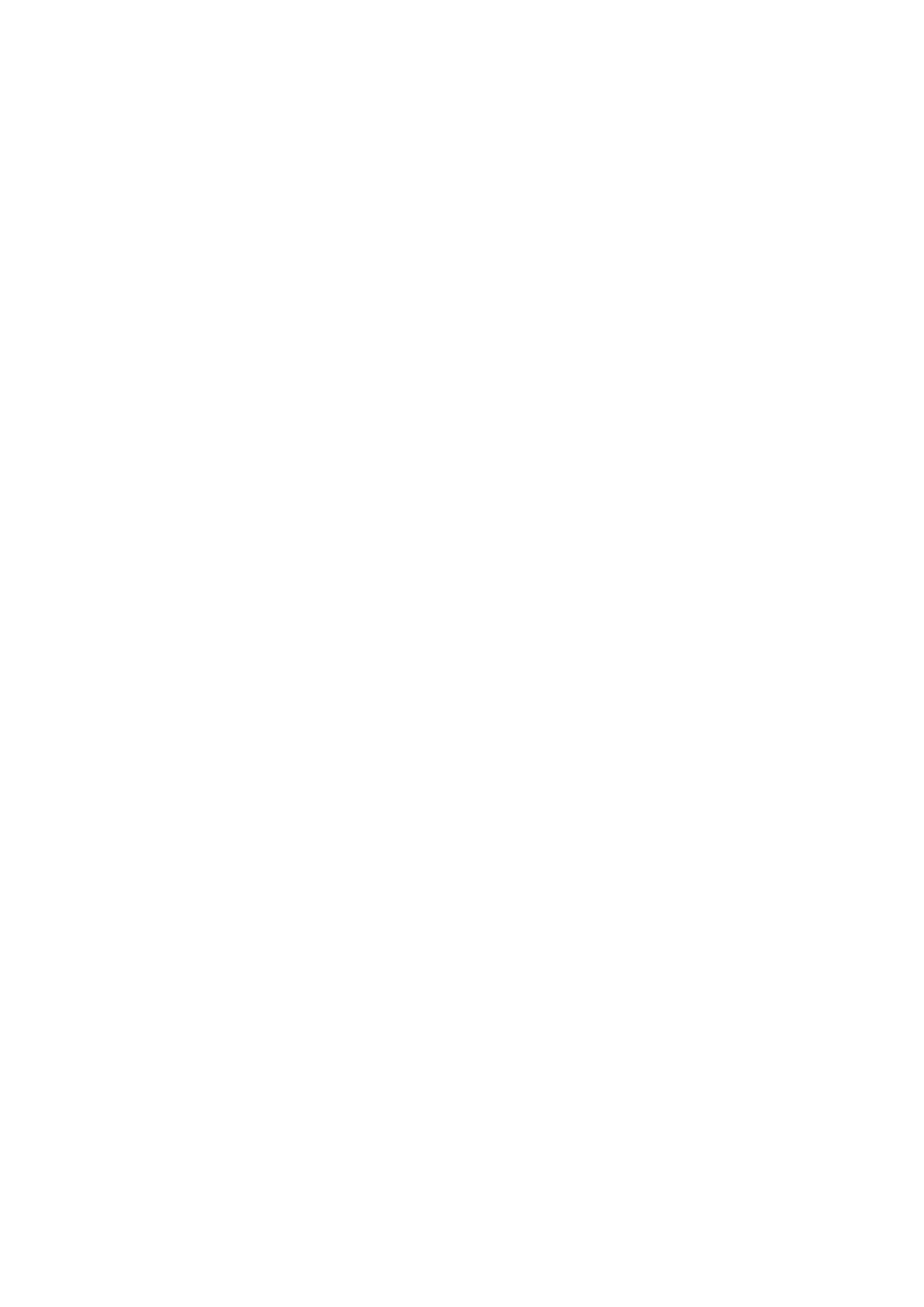# **Introduction**

- **1.** As requested by the Governing Body at its 319th Session in October 2013, <sup>1</sup> the Director-General launched a consultative process with all groups with a view to submitting to the Governing Body at its current session, concrete proposals that address the main outstanding issues in relation to the standards supervisory system.
- **2.** The Office acted in accordance with the pressing need, underlined by the Governing Body, for substantive progress to be made on matters which were of fundamental importance to the functioning of the ILO supervisory system in advance of the 2014 session of the International Labour Conference. It was also guided by the Governing Body's emphasis on the importance of full tripartite participation in the process as key to the building of consensus and to maintaining the strength and authority of the system.

# **Consultations**

- **3.** The consultations mandated by the Governing Body were carried out from November 2013 to early March 2014 and involved all groups within the Governing Body. After a first round, a non-paper by the Director-General provided the basis for a further round of consultations. The members of the Committee of Experts on the Application of Conventions and Recommendations as well as ILO staff and relevant specialists previously associated with the Office were also consulted.
- **4.** The consultations revealed not only areas where views diverge, but also those where strong consensus does exist, notably:
	- on the need for the ILO to continue to have a strong and authoritative supervisory system enjoying the support of all parties; and
	- the need for action to be taken quickly to preserve the system's strength and authority on the basis of clear proposals to overcome unresolved issues.
- **5.** The consultations showed substantial overall satisfaction with the system among ILO constituents even if some expressed concern on specific issues. It is often regarded as being among the most effective in the multilateral system.
- **6.** Nevertheless, there is also a body of opinion which takes the view that the system is not operating satisfactorily. While that view is not shared by the majority, it is recognized as a reality which requires a response if full tripartite support for the system is to be maintained.
- **7.** The absence of satisfactory responses to these concerns would damage and already has damaged the functioning and strength of the system. Even those who had no fundamental problems with the current operation of the system were ready to contribute to the restoration of necessary consensus.
- **8.** The consultations suggest that even if the current areas of controversy have arisen around the specific issue of the right to strike, action to respond to them needs to address the systemic questions they raise.

 $<sup>1</sup>$  GB.319/PV/Draft, paras 565–567.</sup>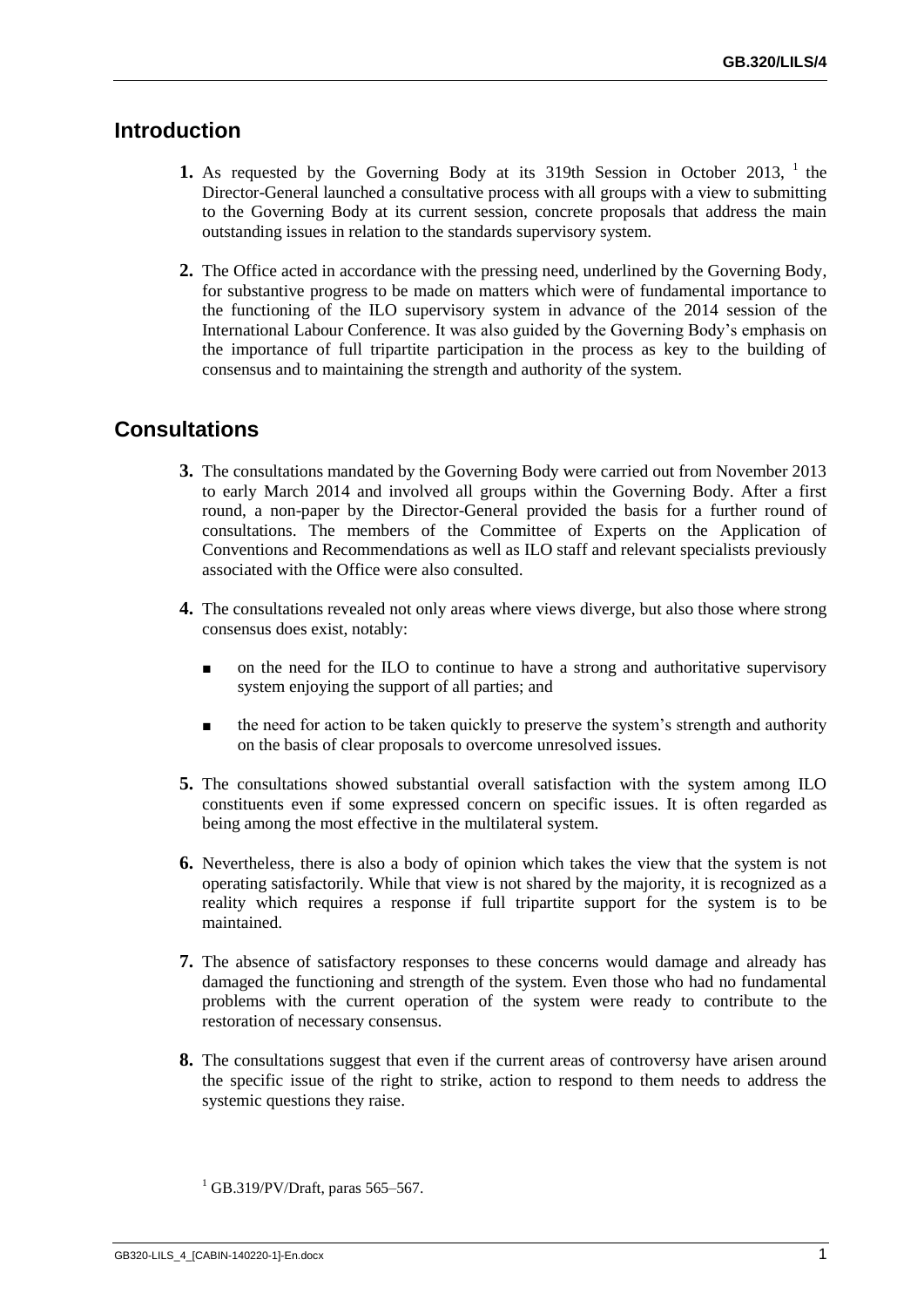# **Key issues outstanding**

- **9.** The discussions that have taken place in the International Labour Conference, the Governing Body and elsewhere, particularly since the failure of the Committee on the Application of Standards to complete its work in 2012, have generated extensive statements of opinion which are not repeated in this document. From these, it is possible to identify a limited number of key issues which need to be addressed, and a similarly limited number of possible responses. The consultations point to the need at this juncture for decision-making of a political nature more than further legal or theoretical reflection.
- **10.** For these reasons, the framework for possible responses given below is shaped with a view to facilitating the Governing Body's consideration of major lines of action to ensure the future strength and authority of the supervisory system. Such action, taken in conformity with the ILO's Constitution, could include:
	- an explicit consensus statement on the mandate of the Committee of Experts;
	- possible avenues for action where there is a question or dispute relating to the interpretation of a Convention;
	- a number of adjustments to current working arrangements of the supervisory system; and
	- confirmation of the commitment to establish a standards review mechanism.

## **The mandate of the Committee of Experts**

- **11.** In this area, two related issues have arisen. The first concerns whether or not the Committee of Experts has exceeded its mandate in respect of the meaning that it has attributed to Conventions in its reports.
- **12.** The second regards the standing and legal value of the comments the Committee presents in its reports.
- **13.** An initial objection has been that the experts have engaged in interpreting the meaning of Conventions when the Constitution reserves that function to the International Court of Justice. Subsequently, consensus seems to have formed that a degree of interpretation is inherent and necessary to the experts' task of assessing the application of ratified Conventions. However, there remain some differences of opinion about the extent of such interpretation.
- **14.** Linked to the foregoing are some concerns about the question of the substantive effect of the comments of the experts, particularly when they are not the object of specific tripartite discussion and conclusions as one of the 25 cases selected for examination in the Conference Committee. This issue has gained in significance as the contents of the experts' reports have increasingly been used as points of reference outside the ILO.
- **15.** Much attention to date has been given to the inclusion in the report of the Committee of Experts of text which would state explicitly the nature and limits of their mandate and of the standing of its opinions and recommendations. The experts already dedicated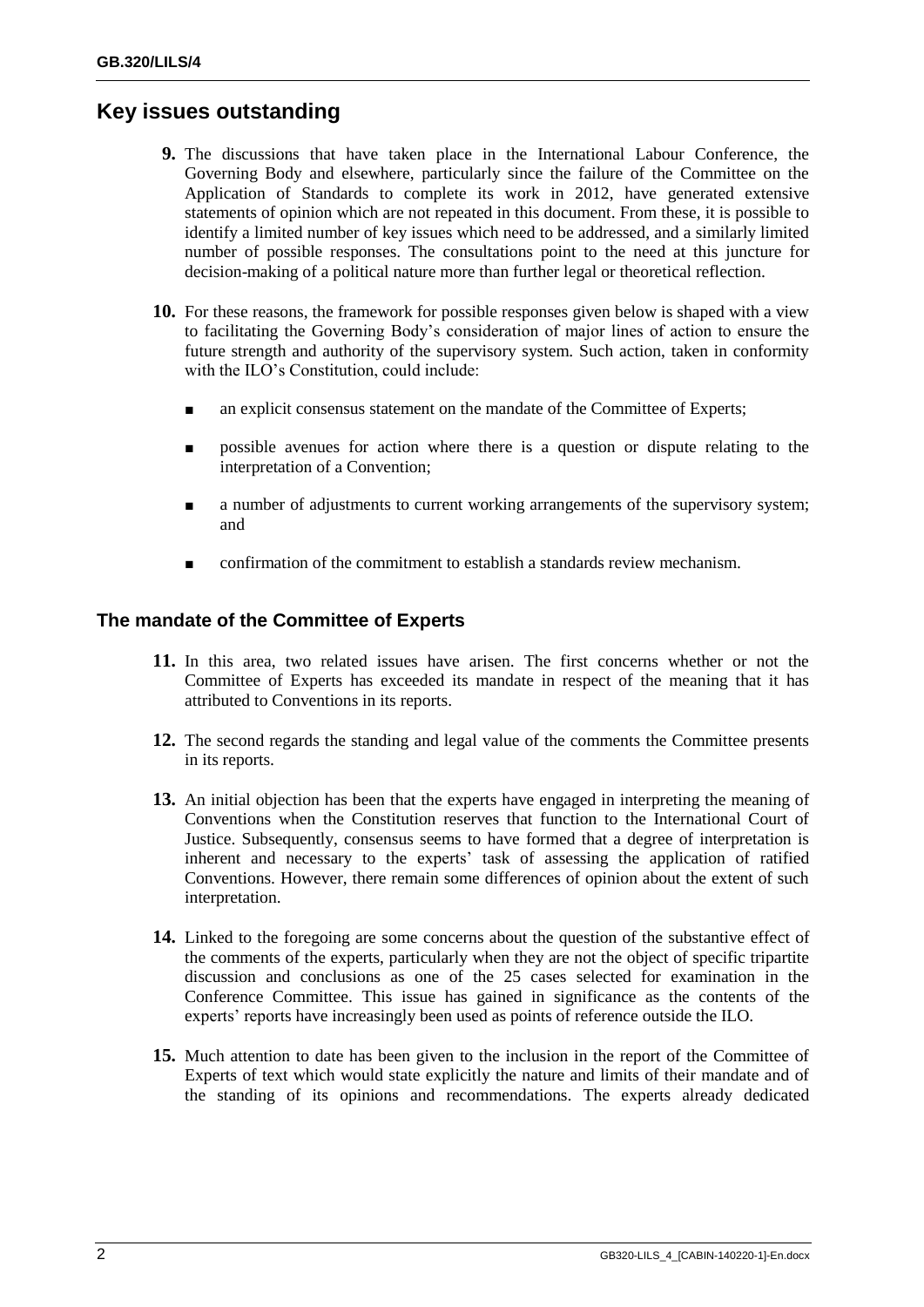paragraphs in the general part of their 2013 report to these matters and have done so again this year in their 2014 report as reproduced below: <sup>2</sup>

#### *Mandate*

**The Committee of Experts on the Application of Conventions and Recommendations is an independent body established by the International Labour Conference and its members are appointed by the ILO Governing Body. It is composed of legal experts charged with examining the application of ILO Conventions and Recommendations by ILO member States. The Committee of Experts undertakes an impartial and technical analysis of how the Conventions are applied in law and practice by member States, while cognizant of different national realities and legal systems. In doing so, it must determine the legal scope, content and meaning of the provisions of the Conventions. Its opinions and recommendations are non-binding, being intended to guide the actions of national authorities. They derive their persuasive value from the legitimacy and rationality of the Committee's work based on its impartiality, experience and expertise. The Committee's technical role and moral authority is well recognized, particularly as it has been engaged in its supervisory task for over 85 years, by virtue of its composition, independence and its working methods built on continuing dialogue with governments taking into account information provided by employers' and workers' organizations. This has been reflected in the incorporation of the Committee's opinions and recommendations in national legislation, international instruments and court decisions.** 

**16.** The Experts have provided a clear statement of the mandate conferred on them by the Governing Body. Substantial change in that mandate could only result from a political decision by the relevant ILO bodies. Discussions and consultations to date would indicate that the formulation provided by the experts in their 2014 report could adequately address the concerns that have been raised and command consensus.

### **Action in case of disagreement on the interpretation of a Convention**

**17.** It is generally recognized (including by the experts themselves) that it is legitimate for ILO constituents to have and to raise disagreement with the views of the Committee of Experts on the application or interpretation of a Convention. Indeed, from the outset, the ILO Constitution foresaw and makes specific provision for such eventualities in its article 37 reproduced below:

#### *Article 37*

1. Any question or dispute relating to the interpretation of this Constitution or of any subsequent Convention concluded by the Members in pursuance of the provisions of this Constitution shall be referred for decision to the International Court of Justice.

2. Notwithstanding the provisions of paragraph 1 of this article the Governing Body may make and submit to the Conference for approval rules providing for the appointment of a tribunal for the expeditious determination of any dispute or question relating to the interpretation of a Convention which may be referred thereto by the Governing Body or in accordance with the terms of the Convention. Any applicable judgement or advisory opinion of the International Court of Justice shall be binding upon any tribunal established in virtue of this paragraph. Any award made by such a tribunal shall be circulated to the Members of the Organisation and any observations which they may make thereon shall be brought before the Conference.

2 ILO: *Application of International Labour Standards 2014 (I)*, Report of the Committee of Experts on the Application of Conventions and Recommendations, Report III (Part 1A), International Labour Conference, 103rd Session, Geneva, 2014, para. 31.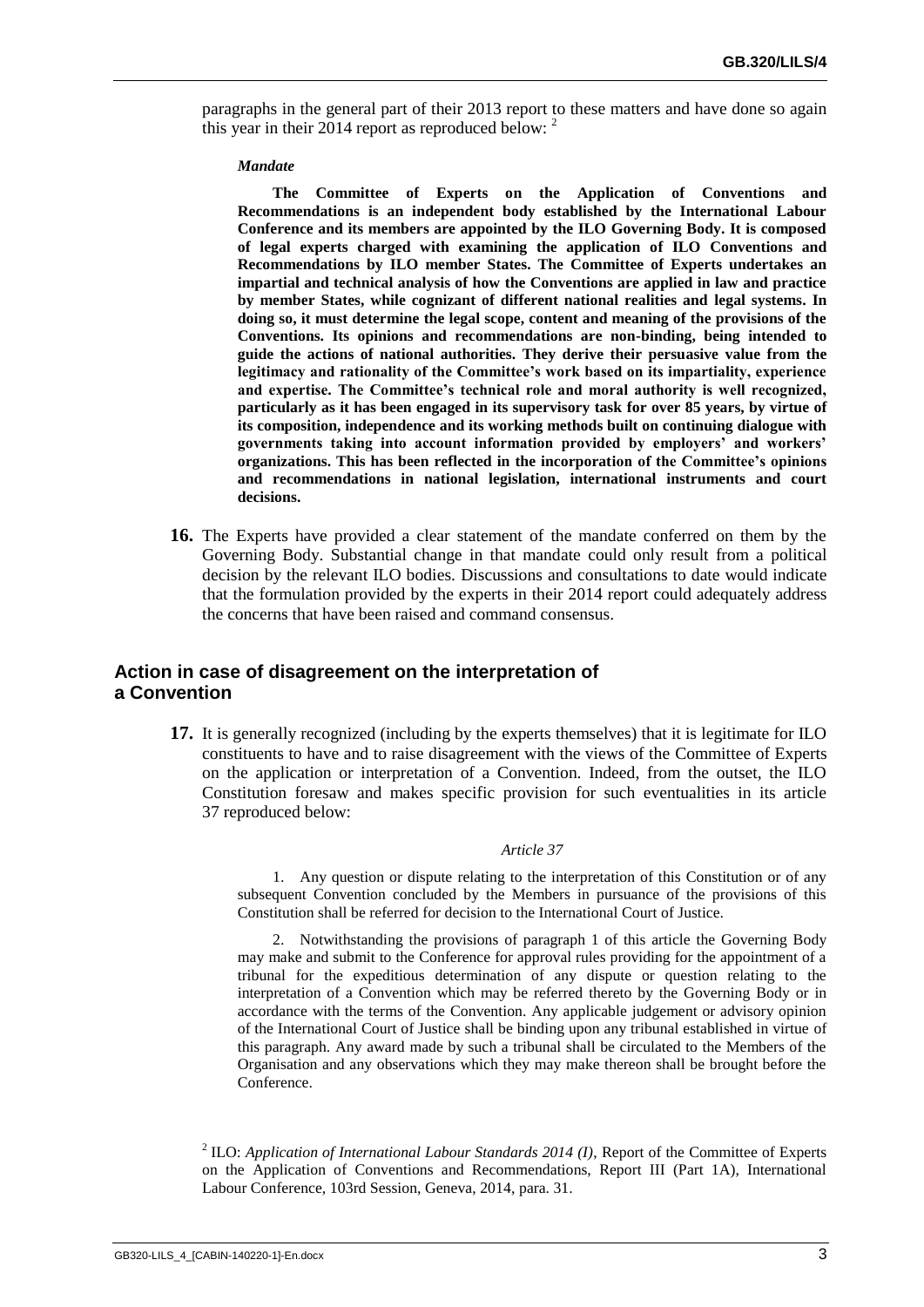- **18.** Considerable, and inconclusive, debate has already been devoted by the Governing Body to the options for action under article  $37(1)$  or  $37(2)$ , during which objections have been raised in the past against both:
	- $\blacksquare$  in the case of article 37(1), that recourse to the International Court of Justice could be slow and cumbersome; that it might in any case not provide practical answers; and that there would be disadvantage in demonstrating the ILO's incapacity to resolve its difficulties internally; and
	- $\blacksquare$  in the case of article 37(2), that the establishment of a tribunal (or similar mechanism) could undermine the authority of the Committee of Experts and be used with excessive frequency and for purposes of political convenience rather than legal clarity. Cost considerations are also a concern.
- **19.** While there has been much reluctance to date, to make use of either option under article 37 of the Constitution, ILO constituents have not been able to move towards consensus on any other methods of resolving the specific and disruptive issue with which they are currently confronted.
- **20.** In these circumstances, and given the improbability of continued tripartite dialogue restoring consensus within the institutional status quo as well as the urgency of overcoming the current impasse, the Governing Body will need to give serious consideration to action under article 37.
- **21.** Consultations revealed interest in exploring further the possibilities for action under both article 37(1) and article 37(2) with divergent views expressed on the relative advantages of each.
- **22.** The views expressed point to the need to further explore in greater detail the possible modalities, costs and safeguards that might be associated with each of these options.
- **23.** In addition, the option exists of an International Labour Conference discussion of issues arising from the application of given international labour standards, where this has led to differences of understanding. At the current stage however, it appears that this course of action would be unlikely to resolve the matters at hand. Nevertheless, it is apparent that alongside the Committee of Experts, the Committee on the Application of Standards itself does provide an important forum for tripartite discussion of issues arising in relation to the application of specific Conventions informed by concrete country situations.

### **Functioning and working methods of the Committee on the Application of Standards and the Committee of Experts**

- **24.** The consultations confirm strong constituent support for the roles and authority of the Conference Committee on the Application of Standards and the Committee of Experts as the crucial and complementary components of the supervisory system.
- **25.** Nevertheless, there are long-standing concerns over aspects of the functioning of these bodies which some constituents believe need to be addressed in the overall response to outstanding issues.
- **26.** Underlying these concerns is the background trend of the continuing increase in the workload of all parts of the supervisory system. This is explained primarily by the increase in the number of member States and of ratifications, and the increased knowledge and use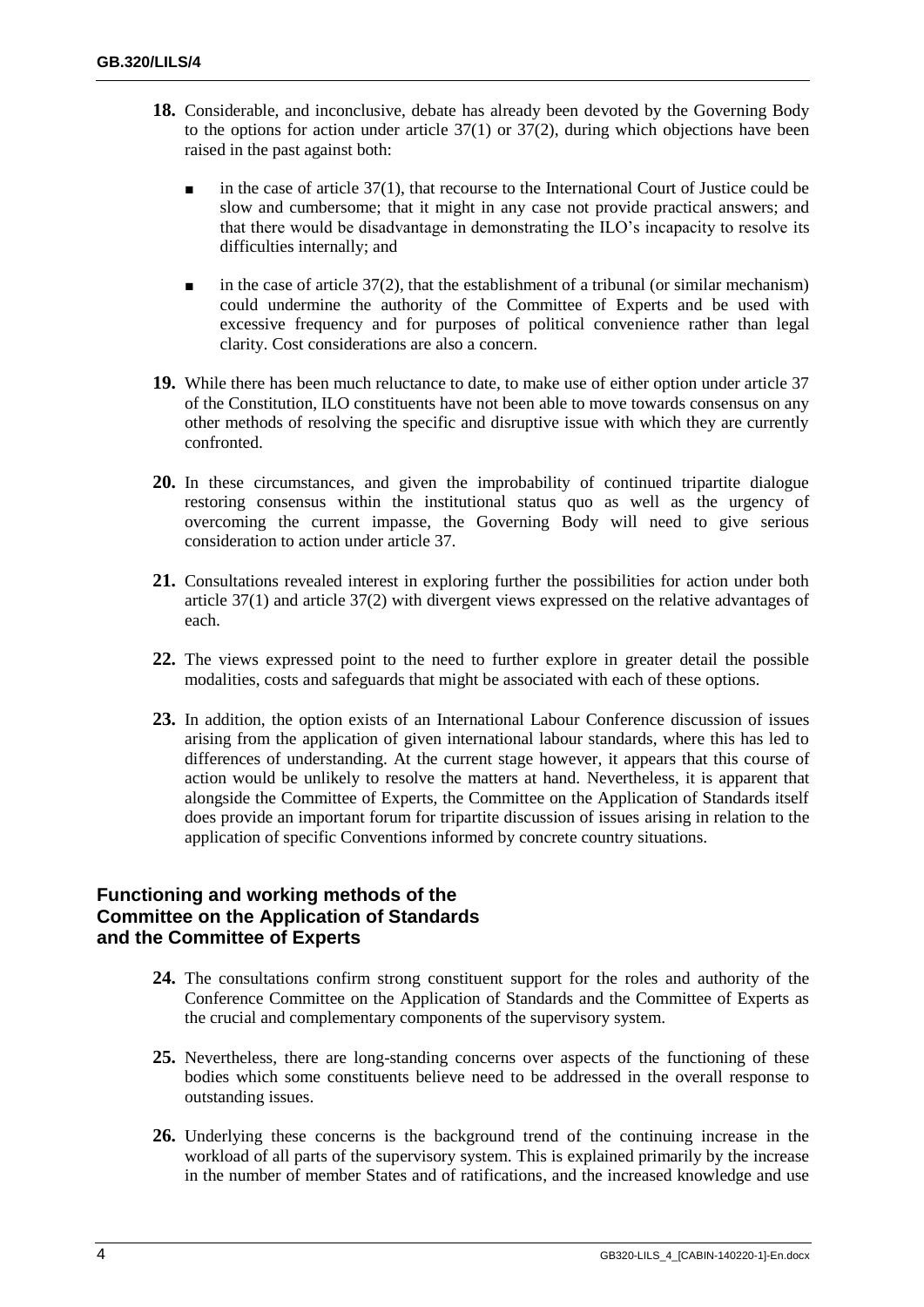by constituents of reporting, representation and complaints mechanisms. The following table gives some indicators of the changes in the volume of work of the Committee of Experts.

|                                      | 1990    | 2013    | 2014    | % change  |           |
|--------------------------------------|---------|---------|---------|-----------|-----------|
|                                      |         |         |         | 2013-1990 | 2014-2013 |
| Number of Conventions                | 171     | 189     | 189     | 10.5      | 0.0       |
| Number of Ratifications              | 5 5 0 8 | 7919    | 7929    | 43.8      | 0.1       |
| Article 22 reports requested         | 1719    | 2 2 0 7 | 2 3 1 9 | 28.4      | 5.1       |
| Article 22 reports received          | 1 2 6 0 | 1497    | 1719    | 18.8      | 14.8      |
| Pages of CEACR report                | 580     | 917     | 674     | 58.1      | $-26.5$   |
| Number of experts on<br><b>CEACR</b> | 20      | 18      | 18      | $-10.0$   | 0.0       |
| Source: ILO.                         |         |         |         |           |           |

#### **Selected quantitative information on ILO standards supervisory system**

- **27.** The most frequently voiced concern is over the list of national cases selected for examination by the Committee on the Application of Standards at each session of the Conference.
- **28.** It is generally accepted that Governments themselves should not take a role in the determination of the list, and that this be primarily the responsibility of Workers and Employers. But there are calls for more clearly understood use of agreed and objective criteria in the selection of cases, which could respond to: requirements of balance in the range of Conventions covered and in regional coverage; the guidance of the experts themselves on the seriousness of cases; overall transparency; and adequate visibility for cases of progress.
- **29.** Consultations particularly stress the need to ensure timely publication of a list, and also to counter misperceptions about what a member State's inclusion in the list really signifies. It is widely held that such inclusion constitutes, in itself, a political rebuke, and is therefore something to be avoided, resulting in active lobbying and a damaging politicization of the process. The practice that has been instituted for Employer and Worker representatives to explain to Government members of the Committee on the Application of Standards the rationale for the selection of cases has proven helpful and could be built upon.
- **30.** The consultations reveal some concerns over the appropriate use of the different components of the supervisory system (reports considered by the experts under articles 22 and 23 of the Constitution, representations under article 24, and complaints under article 26, as well as cases before the Committee on Freedom of Association) and the need for balance between them. Questions were raised concerning the appropriate routing of communications, raising points of law, points of practice or specific situations and, in addition, the possibility of using different mechanisms successively and on a graduated basis.
- **31.** The Committee of Experts itself faces challenges arising from an increasing workload, and consequently has given active consideration to necessary modification to its own working methods. It has sought to increase the use of (unpublished) direct requests to governments and to include more precise observations in its reports.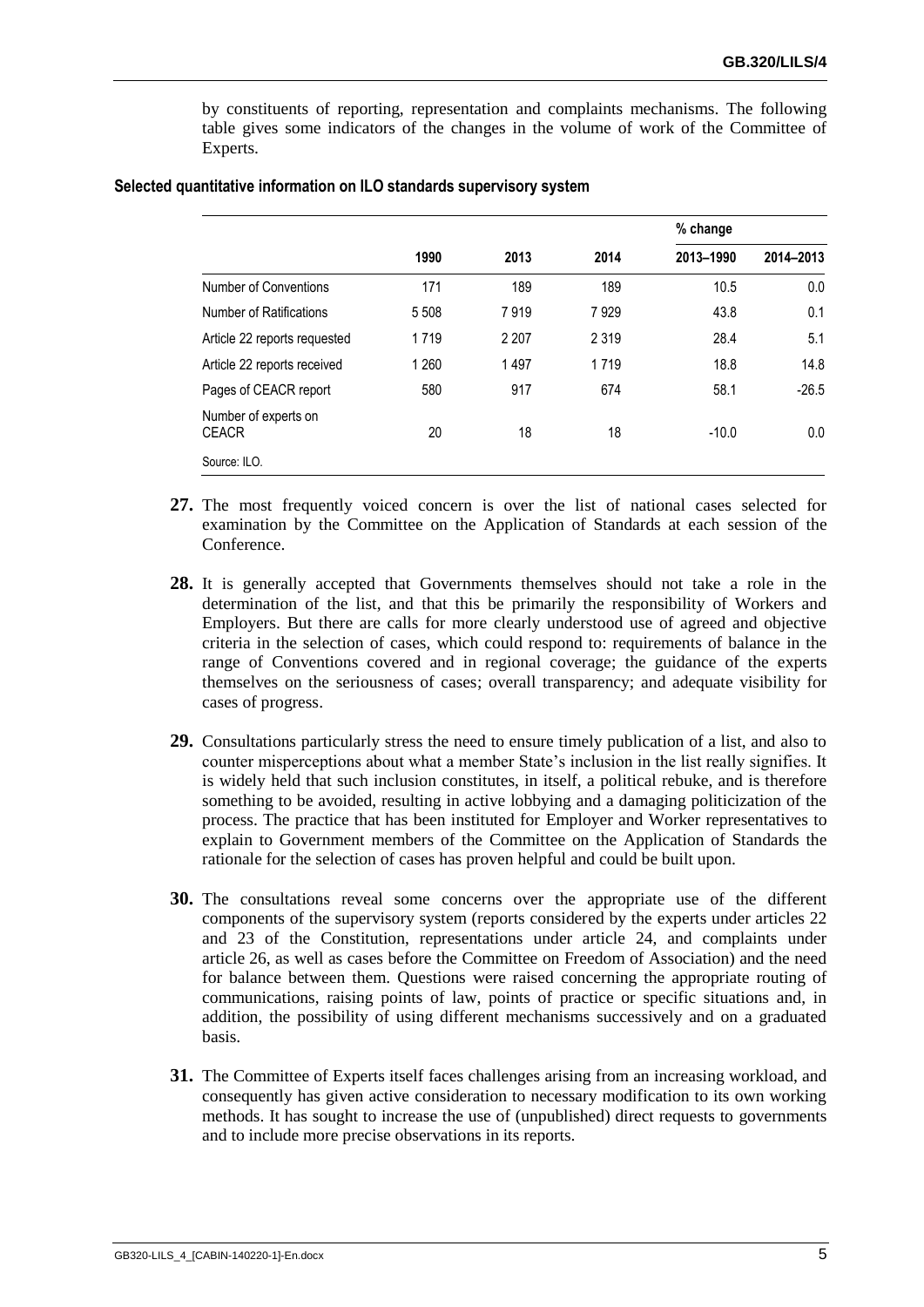- **32.** Coping mechanisms to deal with this growing workload have included adjustments to the frequency with which reports are required of ratifying governments, increased resource allocations and the introduction of on-line reporting systems. But concerns about overload still exist, and the question has arisen as to whether there are acceptable ways of moderating or rationalizing the flow of communications into the supervisory system and of ensuring that matters that might more properly be dealt with elsewhere are so treated. Some constituents have also raised the option of further extending the reporting cycles for ratified Conventions and of increasing the number of members of the Committee of Experts.
- **33.** In view of the shared opinion that it is important to assure the strength and authority of the supervisory system, the Governing Body could give consideration to concrete action to improve the working methods of the supervisory bodies in ways which will strengthen and not compromise their strength and authority.
- **34.** Specifically, the Governing Body can examine: the methodology for deciding the list of cases to be examined at the Conference including any "default" steps; the relationship between the different supervisory mechanisms; possibilities for action to ensure that access to the supervisory system is assured in line with the established purposes of each of its components; and whether there is a margin for further adjustments to reporting cycles on ratified Conventions.
- **35.** In parallel, the Office could further examine the ways in which it supports the work of the Committee of Experts as well as efforts to ensure that the Committee of Experts works with a full complement of experts, with a view to achieving optimal efficiency in work processes and enabling the experts to make the best use of their necessarily limited time.
- **36.** All parties are aware of the need to guarantee access to the supervisory system to all those who need it. But in circumstances where receivability criteria are generally purely formalistic, the experience of a number of member States in establishing national mechanisms to deal with matters that would otherwise come directly to the ILO can prove instructive. Such mechanisms would require careful design and tripartite acceptance. The procedures provided for in the Tripartite Consultation (International Labour Standards) Convention, 1976 (No. 144), could be of use in this regard. Initial experience with technical cooperation in respect of such mechanisms has proven productive.
- **37.** In all these matters, dialogue between constituents and the Committee of Experts, which has proven valuable in recent months, should be further promoted.

### **The standards review mechanism**

**38.** The need for full tripartite consensus on an authoritative supervisory system to enhance the relevance of international labour standards through a standards review mechanism were the substance of the "Standards Initiative", one of seven centenary initiatives proposed by the Director-General at the 2013 session of the International Labour Conference, and subsequently approved by the Governing Body. The task of ensuring the continued relevance of international labour standards in the contemporary world of work is an integral part of the outstanding standards-related issues to be addressed. In November 2011, the Governing Body already agreed in principle to the establishment of a standards review mechanism for this purpose. Successful resolution of difficulties in respect of the supervisory system will provide the necessary platform of confidence and understanding for that mechanism to be made operational.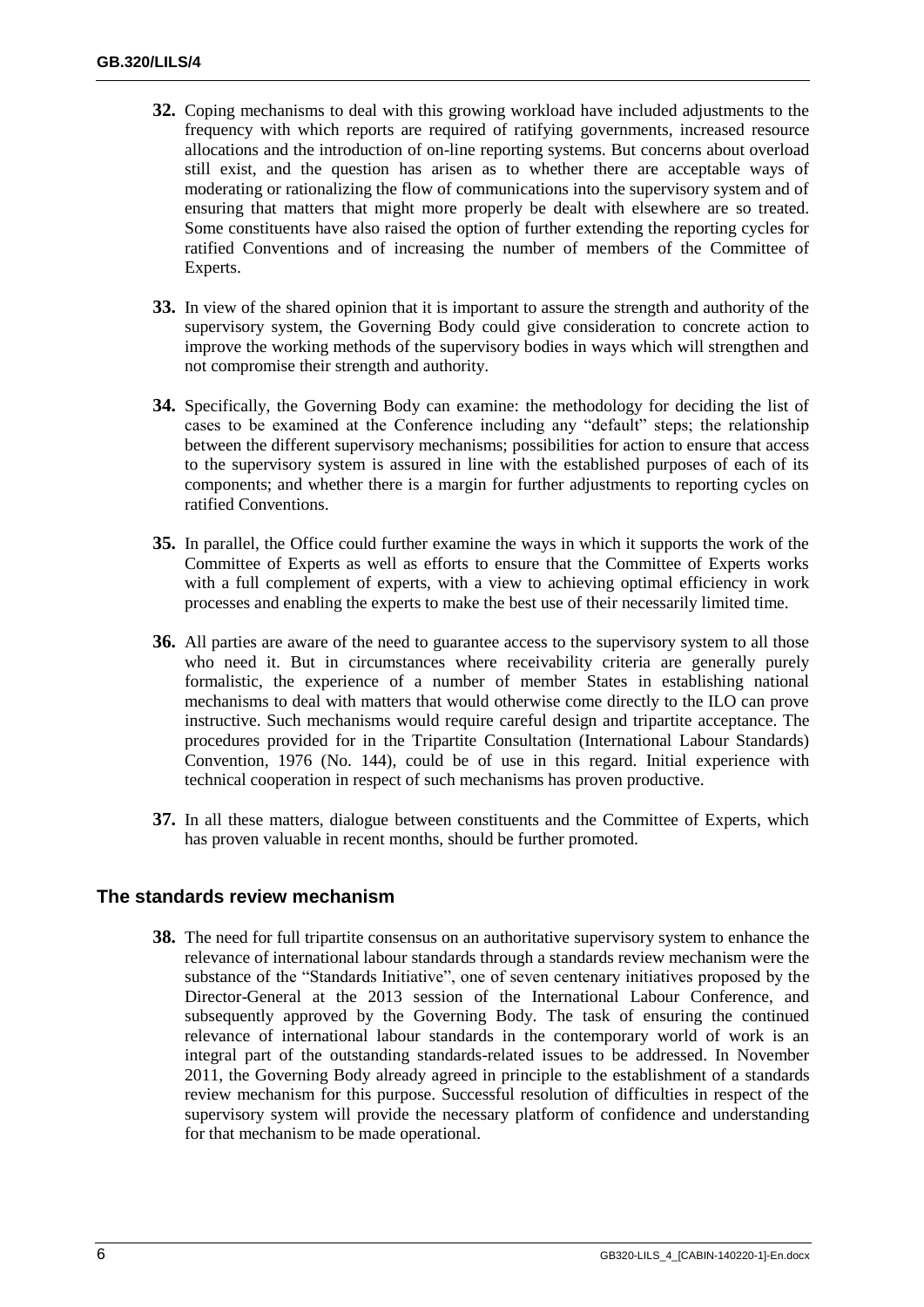# **The 103rd Session of the International Labour Conference**

**39.** The consultations offer reason to hope that at its current session, the Governing Body will be in a position to advance the construction of consensus around the outstanding issues in respect of the standards supervisory system. But it will not be in a position to conclude that task in advance of the 2014 session of the International Labour Conference. It is therefore of critical importance to the achievement of the overall goals of the standards initiative that the Committee on the Application of Standards is able to undertake its work successfully and that all parties commit to cooperate to that end.

### *Draft decision*

- **40.** *The Governing Body:*
	- *(a) reaffirms that in order to exercise fully its constitutional responsibilities, it is essential for the ILO to have an effective, efficient and authoritative standards supervisory system commanding the support of all constituents;*
	- *(b) welcomes the clear statement by the Committee of Experts of its mandate as expressed in the Committee's 2014 report;*
	- *(c) deems it necessary to give further consideration to options to address a dispute or question that might arise with respect to the interpretation of a Convention;*
	- *(d) underscores the critical importance of the effective functioning of the Committee on the Application of Standards in conformity with its mandate at the 103rd Session of the International Labour Conference; and*
	- *(e) recognizes that a number of steps could be examined with a view to improving the working methods of the standards supervisory system.*
- **41.** *The Governing Body therefore requests the Director-General to:* 
	- *(a) prepare a document for its 322nd Session in November 2014 setting out the possible modalities, scope and costs of action under articles 37(1) and 37(2) of the ILO Constitution to address a dispute or question that may arise in relation to the interpretation of an ILO Convention;*
	- *(b) present to the 322nd Session of the Governing Body, a timeframe for the consideration of remaining outstanding issues in respect of the supervisory system and for launching the standards review mechanism;*
	- *(c) continue to enhance the effectiveness of the support provided by the Office to the Committee of Experts in the discharge of its mandate;*
	- *(d) take all necessary action to expedite the filling of vacancies on the Committee of Experts and to propose any adjustments to the relevant procedures to facilitate this objective; and*